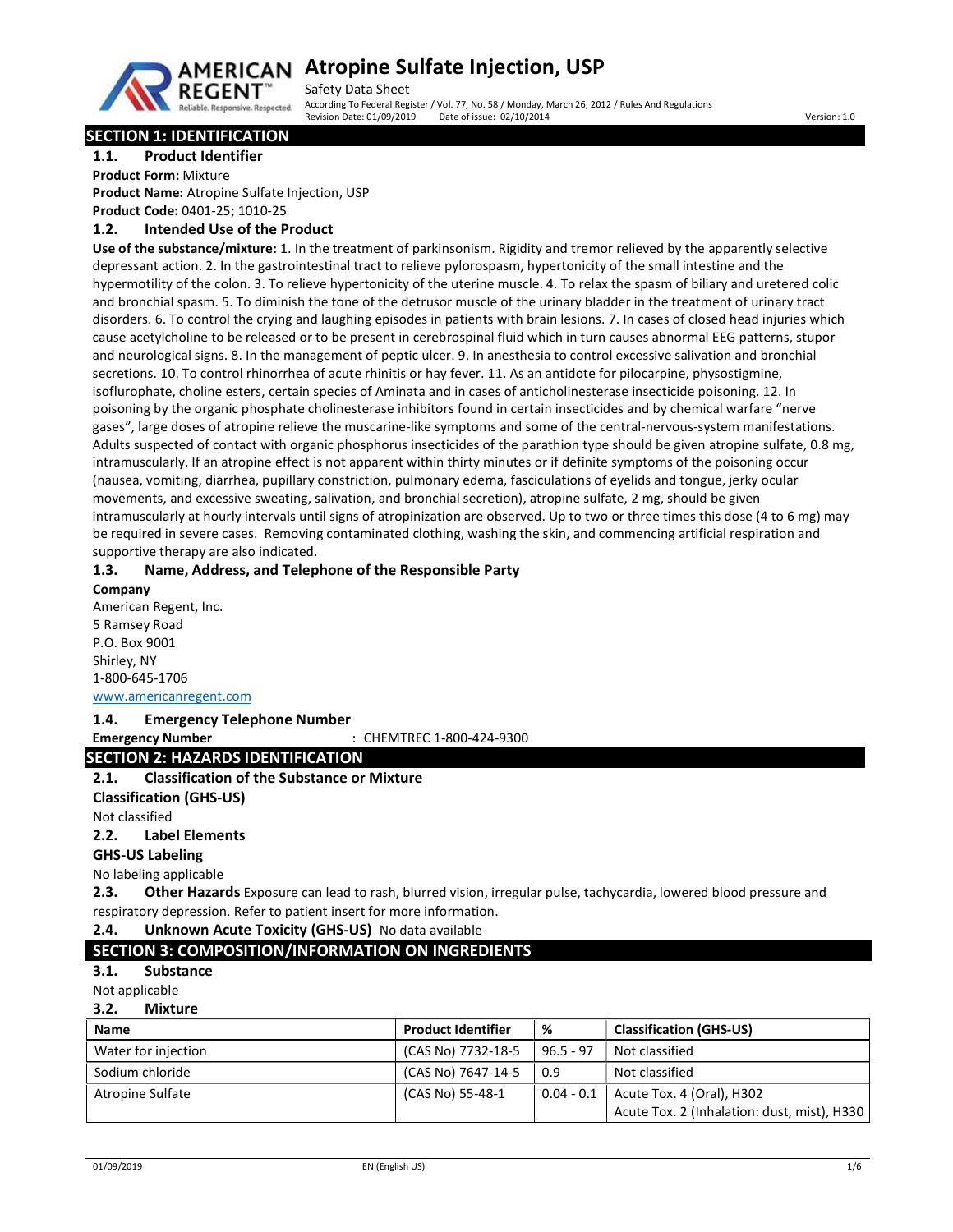Safety Data Sheet

According to Federal Register / Vol. 77, No. 58 / Monday, March 26, 2012 / Rules and Regulations

| Sulfuric acid | (CAS No) 7664-93-9 | Used to | Skin Corr. 1A, H314            |
|---------------|--------------------|---------|--------------------------------|
|               |                    |         | adjust $pH$   Eye Dam. 1, H318 |
|               |                    |         | Carc. 1A, H350                 |
|               |                    |         | Aquatic Acute 3, H402          |

# Full text of H-phrases: see section 16

# SECTION 4: FIRST AID MEASURES

# 4.1. Description of First Aid Measures

First-aid Measures General: Never give anything by mouth to an unconscious person. If you feel unwell, seek medical advice (show the label where possible). In the event of accidental injection, immediately call a poison center or seek medical advice. First-aid Measures After Inhalation: When symptoms occur: go into open air and ventilate suspected area. Seek medical attention.

First-aid Measures After Skin Contact: Remove contaminated clothing. Flush with copious quantities of water for 15 minutes. Seek medical advice.

First-aid Measures After Eye Contact: Immediately flush eyes thoroughly with water for at least 20 minutes. Remove contact lenses, if present and easy to do. Continue rinsing. Seek medical attention.

First-aid Measures After Ingestion: Rinse mouth. Do NOT induce vomiting.

# 4.2. Most important symptoms and effects, both acute and delayed

Symptoms/Injuries: Not expected to present a significant hazard under anticipated conditions of normal use. Please refer to the package insert for more detailed information.

# 4.3. Indication of Any Immediate Medical Attention and Special Treatment Needed

If you feel unwell, seek medical advice (show the label where possible).

# SECTION 5: FIRE-FIGHTING MEASURES

# 5.1. Extinguishing Media

Suitable Extinguishing Media: Water spray, dry chemical, foam, carbon dioxide.

Unsuitable Extinguishing Media: A heavy water stream may spread burning liquid. CAUTION: Carbon dioxide is an asphyxiant. Lack of oxygen can be fatal.

## 5.2. Special Hazards Arising From the Substance or Mixture

Reactivity: Hazardous reactions will not occur under normal conditions.

# 5.3. Advice for Firefighters

Firefighting Instructions: Exercise caution when fighting any chemical fire. Use water spray or fog for cooling exposed containers.

Protection During Firefighting: Firefighters must use full bunker gear including NIOSH-approved positive-pressure self-contained breathing apparatus to protect against potential hazardous combustion and decomposition products.

# SECTION 6: ACCIDENTAL RELEASE MEASURES

# 6.1. Personal Precautions, Protective Equipment and Emergency Procedures

General Measures: Avoid all unnecessary exposure. Do not breathe vapour or mist.

## 6.1.1. For Non-emergency Personnel

Protective Equipment: Use appropriate personal protection equipment (PPE). Refer to section 8.2.

Emergency Procedures: Evacuate unnecessary personnel.

## 6.1.2. For Emergency Responders

Protective Equipment: Equip cleanup crew with proper protection. For further information refer to section 8: "Exposure controls/personal protection".

Emergency Procedures: Ventilate area.

**6.2.** Environmental Precautions Prevent entry to sewers and public waters.

# 6.3. Methods and Material for Containment and Cleaning Up

Methods for Cleaning Up: Vacuum spillage with a vacuum cleaner having a high efficiency particulate (HEPA) filter, or absorb liquid with clay absorbent, absorbent pads or paper towels. Use plastic tools to scoop up, sweep or containerize spilled material. Use plastic drums to contain spilled materials. Wipe working surfaces to dryness, and then wash with soap and water.

## 6.4. Reference to Other Sections See heading 8, Exposure Controls and Personal Protection.

# SECTION 7: HANDLING AND STORAGE

# 7.1. Precautions for Safe Handling

Hygiene Measures: Handle in accordance with good industrial hygiene and safety procedures. Wash hands and other exposed areas with mild soap and water before eating, drinking, or smoking and again when leaving work.

## 7.2. Conditions for Safe Storage, Including Any Incompatibilities

Technical Measures: Comply with applicable regulations.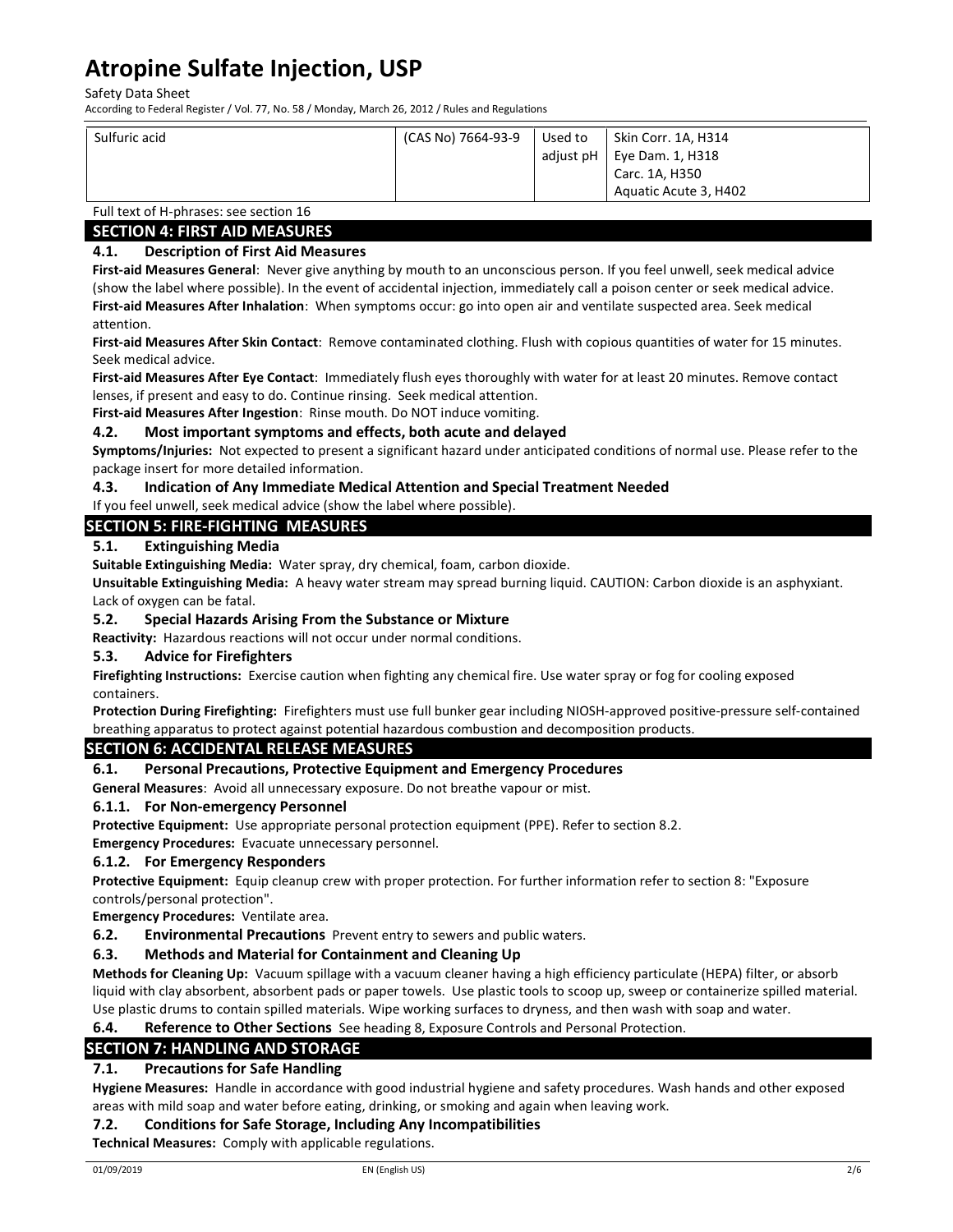Safety Data Sheet

According to Federal Register / Vol. 77, No. 58 / Monday, March 26, 2012 / Rules and Regulations

Storage Conditions: Store in original container. Store in a dry, cool and well-ventilated place.

Incompatible Products: Strong bases. Strong oxidizers.

Storage Temperature: 20 - 25 °C (68 - 77 °F) Excursions permitted to 15 - 30 °C (59 - 86 °F)

#### 7.3. Specific End Use(s) Pharmaceutical.

# SECTION 8: EXPOSURE CONTROLS/PERSONAL PROTECTION

# 8.1. Control Parameters

For substances listed in section 3 that are not listed here, there are no established exposure limits from the manufacturer, supplier, importer, or the appropriate advisory agency including: ACGIH (TLV), NIOSH (REL), or OSHA (PEL).

| Sulfuric acid (7664-93-9) |                                     |                                           |
|---------------------------|-------------------------------------|-------------------------------------------|
| <b>USA ACGIH</b>          | ACGIH TWA (mg/m <sup>3</sup> )      | 0.2 mg/m <sup>3</sup> (thoracic fraction) |
| <b>USA NIOSH</b>          | NIOSH REL (TWA) $(mg/m3)$           | 1 mg/m <sup>3</sup>                       |
| <b>USA IDLH</b>           | US IDLH $(mg/m3)$                   | 15 mg/m <sup>3</sup>                      |
| <b>USA OSHA</b>           | OSHA PEL (TWA) (mg/m <sup>3</sup> ) | 1 mg/m <sup>3</sup>                       |

#### 8.2. Exposure Controls

Appropriate Engineering Controls : Emergency eye wash fountains and safety showers should be available in the immediate vicinity of any potential exposure. Ensure adequate ventilation, especially in confined areas. Ensure all national/local regulations are observed.

Personal Protective Equipment : Gloves. Safety glasses.

| <b>Hand Protection</b>                                               | : Wear chemically resistant protective gloves.                                |
|----------------------------------------------------------------------|-------------------------------------------------------------------------------|
| <b>Eye Protection</b>                                                | : Chemical goggles or safety glasses.                                         |
| <b>Skin and Body Protection</b>                                      | : Wear suitable protective clothing. Wash contaminated clothing before reuse. |
| <b>Respiratory Protection</b>                                        | : In case of inadequate ventilation wear respiratory protection.              |
| <b>Other Information</b>                                             | : When using, do not eat, drink or smoke.                                     |
| <b>SECTION 9: PHYSICAL AND CHEMICAL PROPERTIES</b>                   |                                                                               |
| <b>Information on Basic Physical and Chemical Properties</b><br>9.1. |                                                                               |
| <b>Physical State</b>                                                | : Liquid                                                                      |
| Appearance                                                           | : Clear, colorless                                                            |
| Odor                                                                 | : Odorless                                                                    |
| <b>Odor Threshold</b>                                                | : No data available                                                           |
| рH                                                                   | $: 3 - 6.5$                                                                   |
| <b>Evaporation Rate</b>                                              | No data available                                                             |
| <b>Melting Point</b>                                                 | : No data available                                                           |
| <b>Freezing Point</b>                                                | No data available                                                             |
| <b>Boiling Point</b>                                                 | $\approx 100 \degree C (212 \degree F)$                                       |
| <b>Flash Point</b>                                                   | No data available                                                             |
| <b>Auto-ignition Temperature</b>                                     | No data available                                                             |
| <b>Decomposition Temperature</b>                                     | No data available                                                             |
| Flammability (solid, gas)                                            | Not applicable                                                                |
| <b>Vapor Pressure</b>                                                | No data available                                                             |
| Relative Vapor Density at 20 °C                                      | No data available                                                             |
| <b>Specific Gravity</b>                                              | $\approx 1.0$                                                                 |
| Solubility                                                           | : Soluble in water                                                            |
| <b>Partition Coefficient: N-Octanol/Water</b>                        | : No data available                                                           |
| <b>Viscosity</b>                                                     | : No data available                                                           |
| 9.2.<br>Other Information No additional information available        |                                                                               |
| <b>SECTION 10: STABILITY AND REACTIVITY</b>                          |                                                                               |

10.1. Reactivity: Hazardous reactions will not occur under normal conditions.

- 10.2. Chemical Stability: Stable under recommended handling and storage conditions (see section 7).
- 10.3. Possibility of Hazardous Reactions: Hazardous polymerization will not occur.

10.4. Conditions to Avoid: Direct sunlight. Extremely high or low temperatures.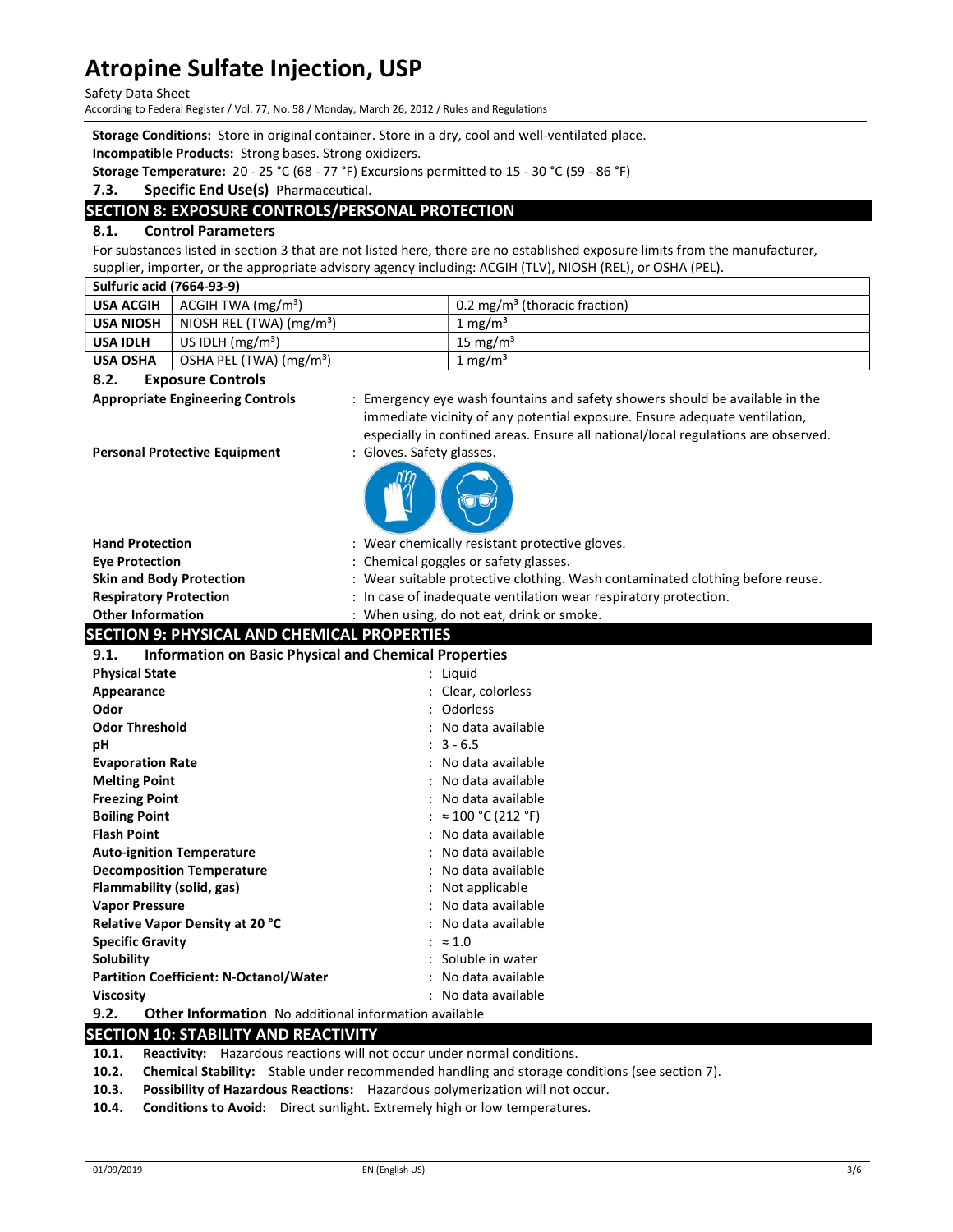## Safety Data Sheet

According to Federal Register / Vol. 77, No. 58 / Monday, March 26, 2012 / Rules and Regulations

|  | 10.5. |  | <b>Incompatible Materials:</b> Strong oxidizers. Strong bases. |
|--|-------|--|----------------------------------------------------------------|
|--|-------|--|----------------------------------------------------------------|

10.6. Hazardous Decomposition Products: Thermal decomposition generates: Carbon oxides (CO, CO<sub>2</sub>), Halogenated compounds, Nitrogen oxides.

# SECTION 11: TOXICOLOGICAL INFORMATION

# 11.1. Information On Toxicological Effects

Acute Toxicity: Not classified

| Water (7732-18-5)                                                                                                                      |                                                                                      |  |  |
|----------------------------------------------------------------------------------------------------------------------------------------|--------------------------------------------------------------------------------------|--|--|
| <b>LD50 Oral Rat</b>                                                                                                                   | > 90000 mg/kg                                                                        |  |  |
| Atropine Sulfate (55-48-1)                                                                                                             |                                                                                      |  |  |
| LD50 Oral Rat                                                                                                                          | 600 mg/kg                                                                            |  |  |
| <b>ATE (Dust/Mist)</b>                                                                                                                 | 0.05 mg/l/4h                                                                         |  |  |
| Sodium chloride (7647-14-5)                                                                                                            |                                                                                      |  |  |
| <b>LD50 Oral Rat</b>                                                                                                                   | 3 g/kg                                                                               |  |  |
| <b>LC50 Inhalation Rat</b>                                                                                                             | > 42 g/m <sup>3</sup> (Exposure time: 1 h)                                           |  |  |
| <b>Sulfuric acid (7664-93-9)</b>                                                                                                       |                                                                                      |  |  |
| <b>LD50 Oral Rat</b>                                                                                                                   | 2140 mg/kg                                                                           |  |  |
| <b>LC50 Inhalation Rat</b>                                                                                                             | 510 mg/m <sup>3</sup> (Exposure time: 2 h)                                           |  |  |
| Skin Corrosion/Irritation: Not classified (pH: 3 - 4.5)                                                                                |                                                                                      |  |  |
| Serious Eye Damage/Irritation: Not classified (pH: 3 - 4.5)                                                                            |                                                                                      |  |  |
| Respiratory or Skin Sensitization: Not classified                                                                                      |                                                                                      |  |  |
| Germ Cell Mutagenicity: Not classified                                                                                                 |                                                                                      |  |  |
| Carcinogenicity: Not classified                                                                                                        |                                                                                      |  |  |
| <b>Atropine Sulfate Injection, USP</b>                                                                                                 |                                                                                      |  |  |
| <b>Additional information</b>                                                                                                          | There is sufficient evidence that occupational exposure to strong inorganic          |  |  |
|                                                                                                                                        | acid mists containing sulfuric acid is carcinogenic.                                 |  |  |
| <b>Sulfuric acid (7664-93-9)</b>                                                                                                       |                                                                                      |  |  |
| <b>IARC</b> group                                                                                                                      | 1                                                                                    |  |  |
| Reproductive Toxicity: Not classified                                                                                                  |                                                                                      |  |  |
| Specific Target Organ Toxicity (Single Exposure): Not classified<br>Specific Target Organ Toxicity (Repeated Exposure): Not classified |                                                                                      |  |  |
| <b>Aspiration Hazard: Not classified</b>                                                                                               |                                                                                      |  |  |
| <b>SECTION 12: ECOLOGICAL INFORMATION</b>                                                                                              |                                                                                      |  |  |
| 12.1.<br><b>Toxicity</b>                                                                                                               |                                                                                      |  |  |
| Sodium chloride (7647-14-5)                                                                                                            |                                                                                      |  |  |
| LC50 Fish 1                                                                                                                            | 5560 - 6080 mg/l (Exposure time: 96 h - Species: Lepomis macrochirus [flow-through]) |  |  |
| EC50 Daphnia 1                                                                                                                         | 1000 mg/l (Exposure time: 48 h - Species: Daphnia magna)                             |  |  |
| <b>LC 50 Fish 2</b><br>12946 mg/l (Exposure time: 96 h - Species: Lepomis macrochirus [static])                                        |                                                                                      |  |  |
| 340.7 (340.7 - 469.2) mg/l (Exposure time: 48 h - Species: Daphnia magna [Static])<br>EC50 Daphnia 2                                   |                                                                                      |  |  |
| <b>Sulfuric acid (7664-93-9)</b>                                                                                                       |                                                                                      |  |  |
| LC50 Fish 1<br>500 mg/l (Exposure time: 96 h - Species: Brachydanio rerio [static])                                                    |                                                                                      |  |  |
| 42 mg/l (Exposure time: 96 h - Species: Gambusia affinis [static])<br><b>LC 50 Fish 2</b>                                              |                                                                                      |  |  |
| 12.2.<br>Persistence and Degradability Not established                                                                                 |                                                                                      |  |  |
| 12.3.<br><b>Bioaccumulative Potential</b>                                                                                              |                                                                                      |  |  |
| <b>Atropine Sulfate Injection, USP</b>                                                                                                 |                                                                                      |  |  |
| <b>Bioaccumulative Potential</b><br>Not established.                                                                                   |                                                                                      |  |  |
| Sodium chloride (7647-14-5)                                                                                                            |                                                                                      |  |  |
| <b>BCF fish 1</b>                                                                                                                      | (no bioaccumulation)                                                                 |  |  |
| <b>Sulfuric acid (7664-93-9)</b>                                                                                                       |                                                                                      |  |  |
| <b>BCF fish 1</b>                                                                                                                      | (no bioaccumulation)                                                                 |  |  |
| 12.4.<br>Mobility in Soil No additional information available                                                                          |                                                                                      |  |  |
|                                                                                                                                        |                                                                                      |  |  |
| 12.5.<br><b>Other Adverse Effects</b>                                                                                                  |                                                                                      |  |  |

Other Information **Calcular Entity Control**: Avoid release to the environment.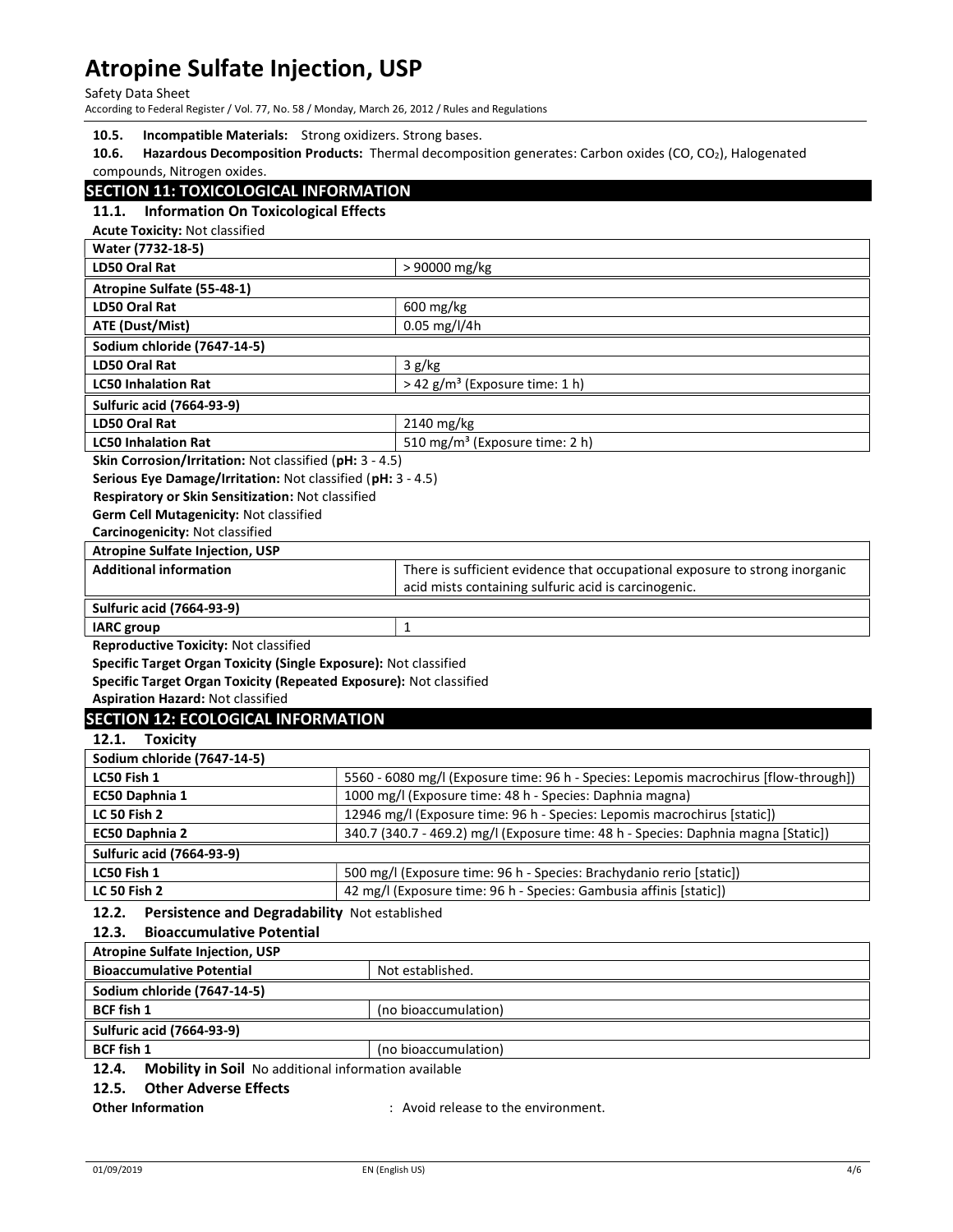Safety Data Sheet

According to Federal Register / Vol. 77, No. 58 / Monday, March 26, 2012 / Rules and Regulations

## SECTION 13: DISPOSAL CONSIDERATIONS

#### 13.1. Waste treatment methods

Sewage Disposal Recommendations: Do not empty into drains; dispose of this material and its container in a safe way. Waste Disposal Recommendations: Dispose of waste material in accordance with all local, regional, national, and international regulations.

# SECTION 14: TRANSPORT INFORMATION

14.1. In Accordance with DOT Not regulated for transport

14.2. In Accordance with IMDG Not regulated for transport

14.3. In Accordance with IATA Not regulated for transport

# SECTION 15: REGULATORY INFORMATION

## 15.1 US Federal Regulations

Water (7732-18-5)

| <b>WALCE 17734-10-31</b>                                                  |                                                                   |  |
|---------------------------------------------------------------------------|-------------------------------------------------------------------|--|
| Listed on the United States TSCA (Toxic Substances Control Act) inventory |                                                                   |  |
| Atropine Sulfate (55-48-1)                                                |                                                                   |  |
| Listed on the United States TSCA (Toxic Substances Control Act) inventory |                                                                   |  |
| Sodium chloride (7647-14-5)                                               |                                                                   |  |
| Listed on the United States TSCA (Toxic Substances Control Act) inventory |                                                                   |  |
| <b>Sulfuric acid (7664-93-9)</b>                                          |                                                                   |  |
| Listed on the United States TSCA (Toxic Substances Control Act) inventory |                                                                   |  |
| Listed on the United States SARA Section 302                              |                                                                   |  |
| Listed on United States SARA Section 313                                  |                                                                   |  |
| SARA Section 302 Threshold Planning Quantity (TPQ)                        | 1000                                                              |  |
| <b>SARA Section 313 - Emission Reporting</b>                              | 1.0 % (acid aerosols including mists, vapors, gas, fog, and other |  |
|                                                                           | airborne forms of any particle size)                              |  |
| <b>US State Regulations</b><br>15.2                                       |                                                                   |  |
| <b>Sulfuric acid (7664-93-9)</b>                                          |                                                                   |  |

| $500 - 500$                                           |                                                                |
|-------------------------------------------------------|----------------------------------------------------------------|
| U.S. - California - Proposition 65 - Carcinogens List | WARNING: This product contains chemicals known to the State of |
|                                                       | California to cause cancer.                                    |

Sulfuric acid (7664-93-9)

U.S. - Massachusetts - Right To Know List

U.S. - New Jersey - Right to Know Hazardous Substance List

U.S. - Pennsylvania - RTK (Right to Know) - Environmental Hazard List

U.S. - Pennsylvania - RTK (Right to Know) List

# SECTION 16: OTHER INFORMATION, INCLUDING DATE OF PREPARATION OR LAST REVISION

#### Revision Date : 01/09/2019

Other Information : This document has been prepared in accordance with the SDS requirements of the OSHA Hazard Communication Standard 29 CFR 1910.1200.

#### GHS Full Text Phrases:

| Acute Tox. 2 (Inhalation: dust, mist) | Acute toxicity (inhalation: dust, mist) Category 2             |
|---------------------------------------|----------------------------------------------------------------|
| Acute Tox. 4 (Oral)                   | Acute toxicity (oral) Category 4                               |
| Aquatic Acute 3                       | Hazardous to the aquatic environment - Acute Hazard Category 3 |
| Carc. 1A                              | Carcinogenicity Category 1A                                    |
| Eye Dam. 1                            | Serious eye damage/eye irritation Category 1                   |
| Skin Corr. 1A                         | Skin corrosion/irritation Category 1A                          |
| H302                                  | Harmful if swallowed                                           |
| H314                                  | Causes severe skin burns and eye damage                        |
| H318                                  | Causes serious eye damage                                      |
| H330                                  | Fatal if inhaled                                               |
| H350                                  | May cause cancer                                               |
| H402                                  | Harmful to aquatic life                                        |